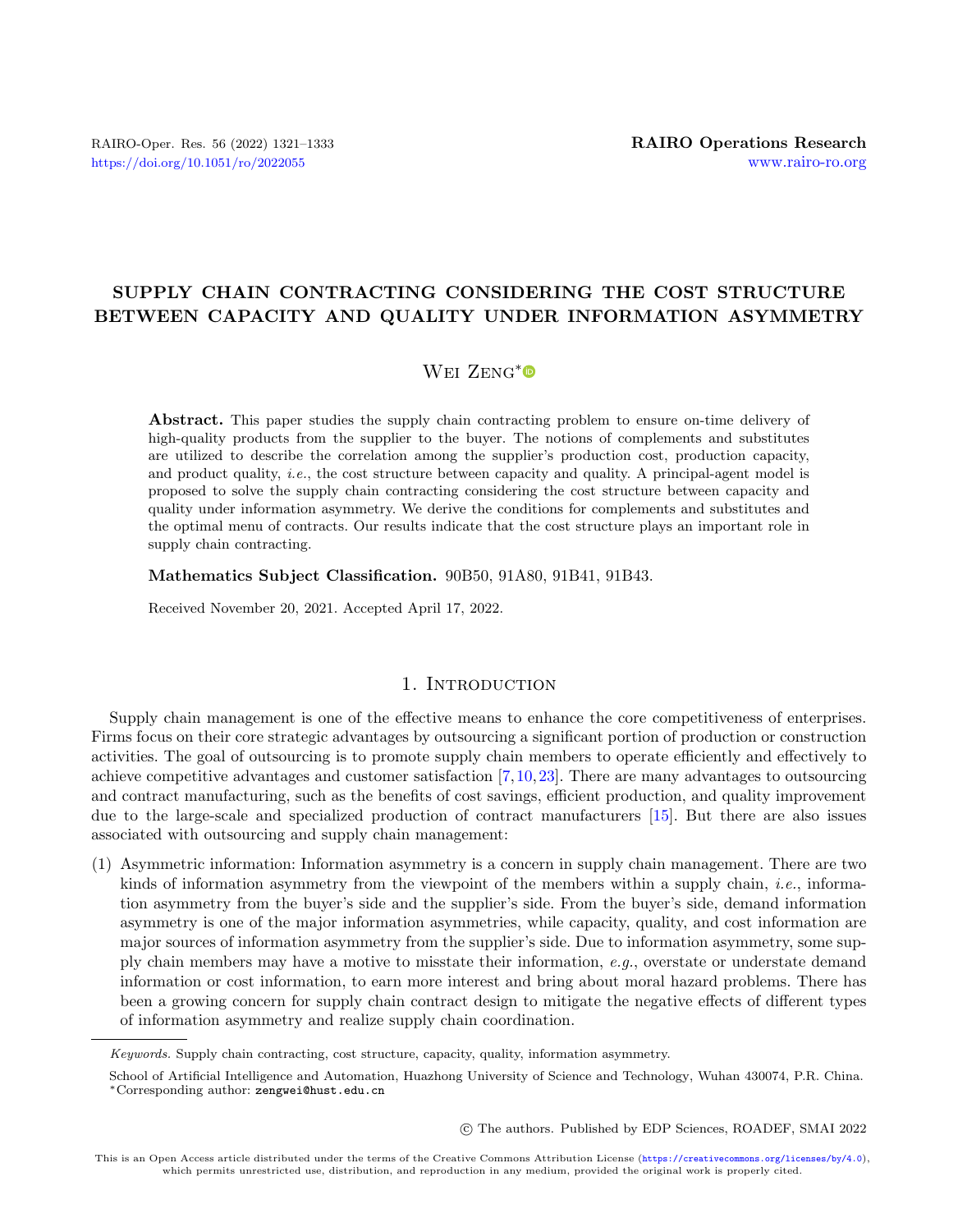(2) Capacity and quality concerns: The contract manufacturer is expected to invest in production to build sufficient capacity and deliver high-quality products on time. Building production capacity and improving product quality are two concerns in production investment and supply chain management. Production investment includes investment in purchasing new equipment, hiring experienced workers, improving the quality management system, etc. In practice, production investment may bring about changes in capacity level and quality level at the same time. Especially, changes in capacity level and quality level caused by production investment depend on the correlation among production cost, capacity level, and quality level, i.e., the cost structure between capacity and quality. For example, investment in purchasing new equipment or hiring experienced workers would improve both product quality level and production capacity level, i.e., production investment or cost drive both capacity and quality in the same direction. On the other hand, if the supplier strengthens quality inspection to improve product quality,  $e.g.,$  increasing the sampling test of products, it is possible to decrease the production capacity because the quality inspection is often time-consuming, *i.e.*, production investment or cost drive capacity and quality in the opposite direction. These two phenomena can be described by the terms of complements and substitutes in economics [\[9\]](#page-12-4), i.e., complements or substitutes relationship between production capacity and product quality. Therefore, the cost structure between capacity and quality should be considered in supply chain contract design to encourage contract manufacturers to build capacity or improve quality.

Considering the above two concerns, this paper focuses on the supply chain contract design. In detail, we consider a one-buyer and one-supplier (or contract manufacturer) supply chain. The buyer can't monitor the supplier's product quality and the supplier's product quality is its private information. The supplier determines the quality level and capacity level. The buyer designs contract to encourage the on-time delivery of high-quality products from the supplier. The main contributions in this paper can be summarized as follows. Considering that correlation among production cost, capacity level, and quality level, i.e., the production cost structure between capacity and quality, the production cost is expressed as a function of capacity level and quality level. Furthermore, we propose a principal-agent model to solve the supply chain contracting problem under information asymmetry. The analysis results show that the optimal contract depends on the production cost structure between capacity level and quality level, i.e., whether the supplier's production capacity and product quality are complements or substitutes. Moreover, we derive that the monotonicity conditions for complements and substitutes, *i.e.*, the supplier's capacity level will increase in its quality level in the case of complements, while the supplier's capacity level will decrease in its quality level in the case of substitutes. These monotonicity conditions can explain the phenomenon of changes in capacity level and quality level in production investment mentioned above. Finally, we solve the optimal menu of contracts.

The rest of the paper is organized as follows: Section [2](#page-1-0) presents the literature review. Section [3](#page-2-0) introduces our problem description and model setting. In Section [4,](#page-4-0) the optimal contract solution under information symmetry and information asymmetry are proposed, respectively. Section [5](#page-6-0) gives numerical examples to illustrate the proposed model. Section [6](#page-9-0) gives a summary and future work. Some proofs are provided in the appendices.

#### 2. Literature review

<span id="page-1-0"></span>Information asymmetry is a concern in supply chain management, which includes cost information asymmetry  $[8, 12]$  $[8, 12]$  $[8, 12]$ , demand information asymmetry  $[12, 17, 26]$  $[12, 17, 26]$  $[12, 17, 26]$  $[12, 17, 26]$  $[12, 17, 26]$ , supply information asymmetry  $[2, 6]$  $[2, 6]$  $[2, 6]$ , quality information asymmetry [\[16\]](#page-12-10), capacity information asymmetry [\[21\]](#page-12-11), etc. In the paper, we focus on the information asymmetry from the supplier's side.

The capacity information is one kind of supply information. For the buyer, the capacity information is important to make order decisions in a supply chain. Pun and Heese [\[21\]](#page-12-11) evaluate a contract design problem in a one-manufacturer N-supplier supply chain with the suppliers' capacity information asymmetry. Their results show that the manufacturer can conduct audits to reveal the supplier's type and use a menu of two-part tariffs to mitigate the issues caused by the limited knowledge of capacity information.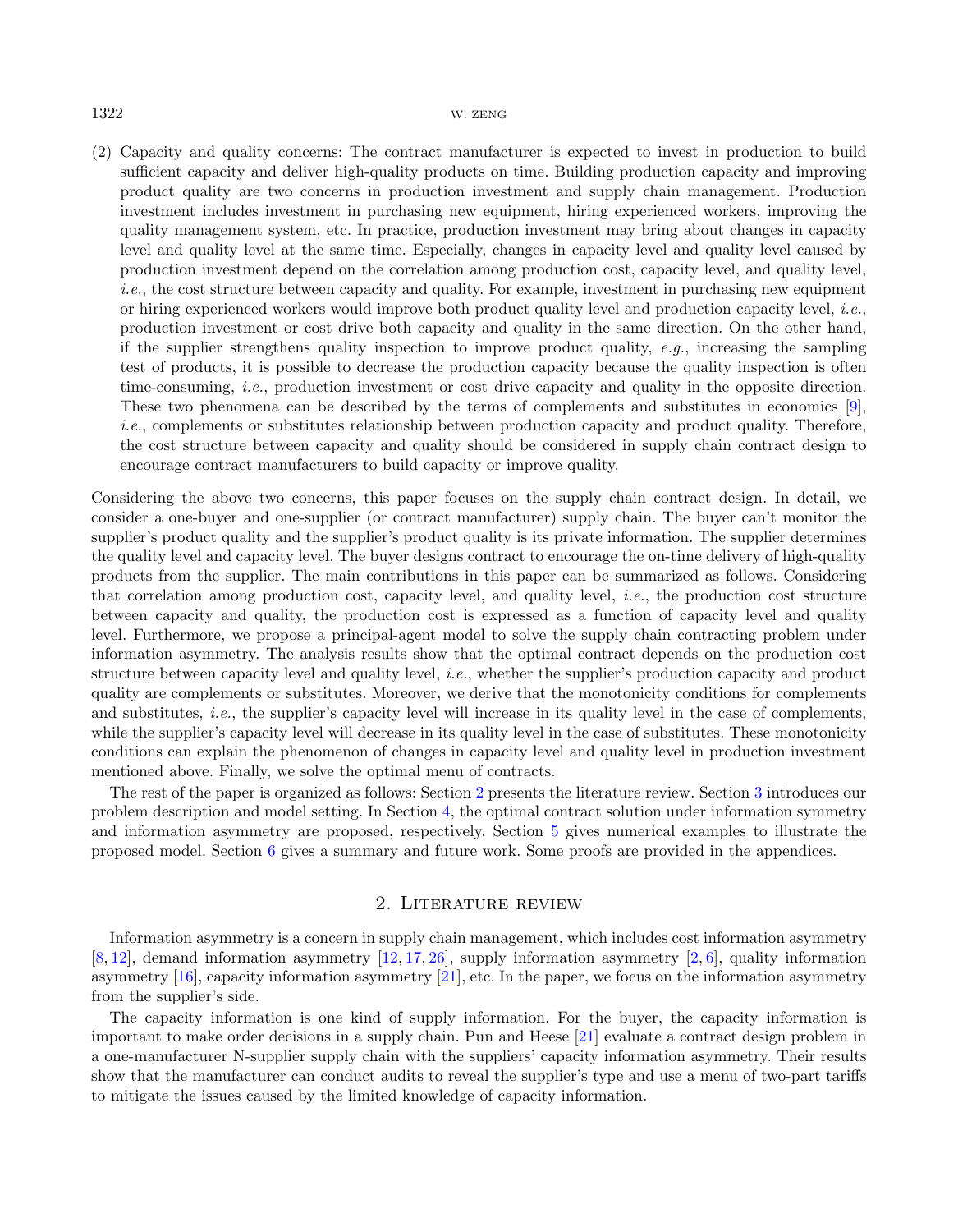In the case of cost information asymmetry, several types of cost information are considered in the existing literature, including production cost information [\[1,](#page-11-1) [20\]](#page-12-12), holding cost information [\[3,](#page-11-2) [4,](#page-11-3) [25\]](#page-12-13), quality cost information [\[11,](#page-12-14) [24\]](#page-12-15), etc. Different contract types, including a menu of contracts, quantity discount contracts, price commitment contracts, wholesale price contracts, etc., are used to examine their impacts on mitigating the cost information asymmetry. For example, Kaya and Ozer  $[11]$  $[11]$  investigate the effects of a price commitment contract to mitigate quality cost information asymmetry in a one-OEM and one-contract manufacturer supply chain. Their results show that the price commitment contract can be an effective way to mitigate the quality risk caused by information asymmetry. Yang et al. [\[24\]](#page-12-15) design a menu of contracts (including order quantity, quality level, and transfer payment) in a supply chain with one buyer and one supplier. In their model setting, the supplier's quality cost information is private and the supplier's market value concern is considered. Their results indicate that the supplier's market value concern is an important factor to mitigate the distortion of quality information.

It is shown that relatively little attention is paid to quality information asymmetry [\[22\]](#page-12-16). Lim [\[16\]](#page-12-10) studies the supply chain contracting problem to mitigate the negative effects of quality information asymmetry. The author proposes two quality-control schemes embedded in the contract and finds that a contract with an inspection scheme is preferred for the supplier with low product quality, while a contract with a warranty scheme is preferred for the supplier with high product quality.

From the above literature review, we find there exists extant literature that focuses on supply chain contracting under information asymmetry. It is worth pointing out that the existing literature usually does not consider the cost structure or cost is only affected by a single factor, for example, the quality cost is affected by the single factor of quality level. In practice, the supplier's production cost is affected by several factors, such as investment in increasing production capacity, improving product quality, etc., i.e., the production cost is affected by factors such as capacity, quality, etc. One of the missing in the study of supply chain contracting is how the cost structure affects supply chain contracting.

In this paper, our model setting is like Feng et al. [\[5\]](#page-12-17), which considers the supplier's quality, capacity, and correlated cost in the service outsourcing problem. Feng et al.  $[5]$  assume that the supplier's cost is the linear sum of capacity cost and quality cost, and these two costs are both private and functions of capacity level and quality level respectively. Moreover, these two costs may be positively, or negatively, correlated with each other to capture the correlation structures between the two costs. Different from Feng et al.  $[5]$ , in the paper, considering it is difficult to explicitly split up the production cost into quality cost and capacity cost, the production cost is expressed as a function of quality level and capacity level. This more general expression can not only cover the case that the production cost is the linear sum of capacity cost and quality cost in Feng et al. [\[5\]](#page-12-17), but also cover the complements or substitutes relationship between capacity and quality mentioned above. We propose a principal-agent model to solve the supply chain contracting problem under information asymmetry. Our analysis results show that the optimal contract depends on whether the supplier's production capacity and product quality are complements or substitutes. Moreover, we derive the monotonicity conditions for complements and substitutes and solve the optimal menu of contracts.

### 3. Problem description and assumption

<span id="page-2-0"></span>In the paper, a supply chain with one buyer and one supplier is considered. The buyer is the focal company in the supply chain and determines transfer payment  $P$  according to the supplier's product quality level  $x$  and on-time product delivery rate, which depends on the supplier's capacity level  $q$ . The quality level  $x$  and the capacity level q are determined by the supplier. Specifically, we define the quality level  $x$  as a defective rate of delivering products and assume that x is continuous  $(x \in [0,1])$  [\[13\]](#page-12-18). The smaller the value of x is, the higher the quality level is. We define the capacity level  $q$  as the proportion of delivering products that cannot meet the buyer's deadline, i.e., delay rate of product delivery. Like the definition of quality level, we assume that the capacity level q is continuous  $(q \in [0,1])$ . The smaller the value of q is, the higher the capacity level is.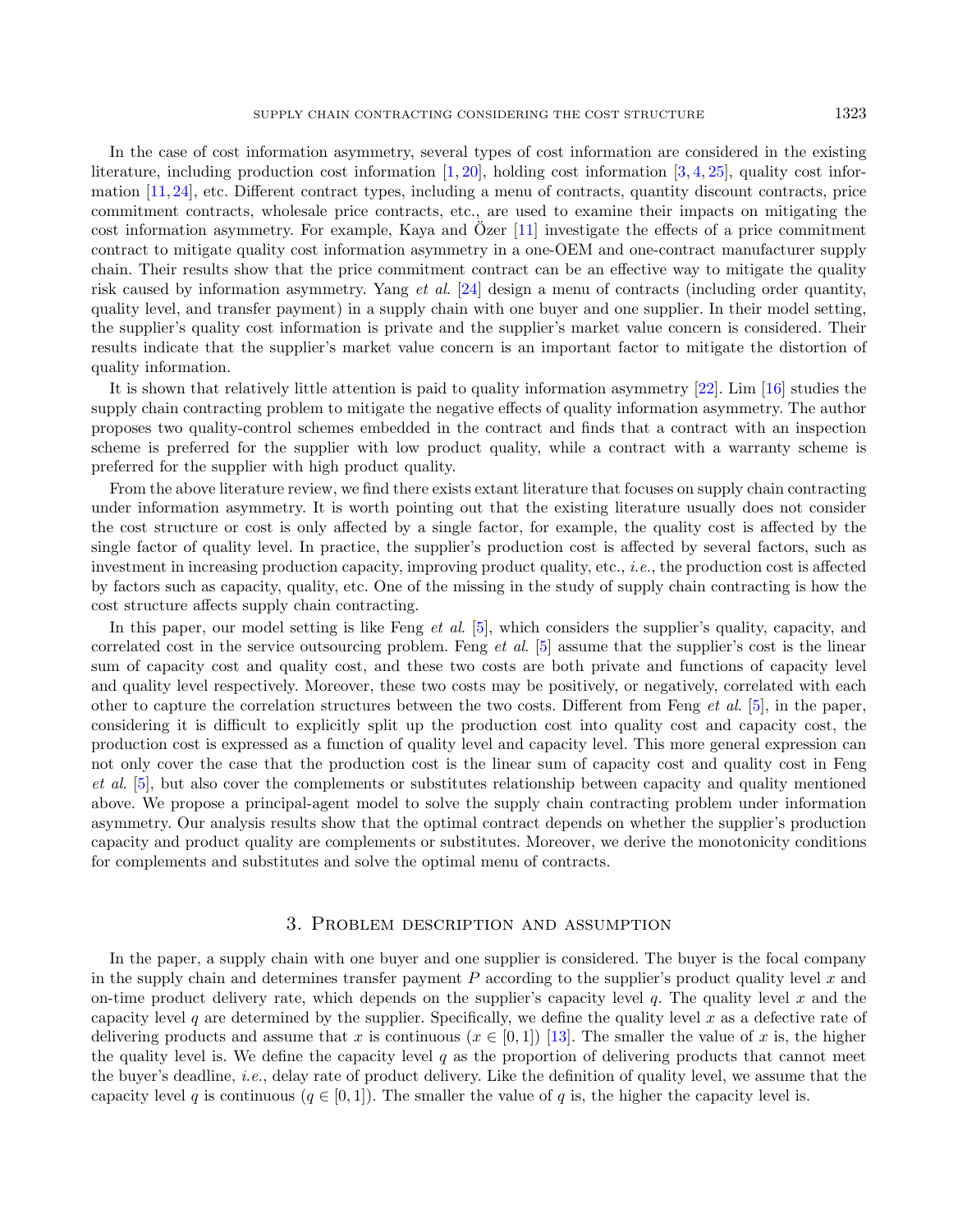| 1324 | W. ZENG |
|------|---------|
|      |         |

<span id="page-3-0"></span>

|  | TABLE 1. Notations. |
|--|---------------------|
|  |                     |

| Symbol                                                               | Definition                                                                                                                                                                                                                                                                                                                                                                                                                |
|----------------------------------------------------------------------|---------------------------------------------------------------------------------------------------------------------------------------------------------------------------------------------------------------------------------------------------------------------------------------------------------------------------------------------------------------------------------------------------------------------------|
| $\boldsymbol{x}$<br>Y<br>q<br>$\Pi_b$<br>P(q,x)<br>K(q, x)<br>C(q,x) | Supplier's truthful product quality level, <i>i.e.</i> , defective rate, $x \in [0,1]$<br>Supplier's announced product quality level, $y \in [0, 1]$<br>Supplier's capacity level, <i>i.e.</i> , delay rate of a batch, $q \in [0,1]$<br>Buver's costs<br>Buyer's transfer payment to the supplier<br>Buyer's penalty for the defective delivery products or products not delivered on time<br>Supplier's production cost |
| $\Pi_{s}$                                                            | Supplier's profit                                                                                                                                                                                                                                                                                                                                                                                                         |
|                                                                      | Supply chain's total costs                                                                                                                                                                                                                                                                                                                                                                                                |

Furthermore, we assume the buyer's purchase price  $P(q, x)$  is a convex function of the quality level x and the capacity level q, and is decreasing in  $x$  or  $q$ , respectively. The supplier's defective products or delayed delivery brings a penalty  $K(q, x)$  to the buyer, which is the incurred cost or loss caused by repair or replacement of products, damage to reputation, etc. It is natural to assume that the penalty  $K(q, x)$  is a convex function of q and  $x$ , which is increasing in  $q$  or  $x$ , respectively.

In the paper, we do not split up the production cost into quality cost and capacity cost and assume that the production cost  $C(q, x)$  is a convex function of the capacity level q and the quality level x, which is decreasing in  $q$  or  $x$ , respectively.

The buyer incurs the following costs, including the transfer payment  $P(q, x)$  and the penalty  $K(q, x)$ :

$$
\Pi_b(x) = P(q, x) + K(q, x). \tag{3.1}
$$

The supplier's payoff is listed as follows, including the transfer payment  $P(q, x)$  and the production cost  $C(q, x)$ :

$$
\Pi_s(x) = P(q, x) - C(q, x). \tag{3.2}
$$

Table [1](#page-3-0) lists the notations used in the paper.

In the paper, we assume that the supplier's product quality x is private information with a support  $[0, 1]$  and the buyer has an unbiased belief about its distribution. Let  $F(x)$  and  $f(x)$  be the distribution and density functions of the random variable, respectively.  $F(x)$  is assumed to be log-concave and the failure rate, *i.e.*,  $\frac{f(x)}{(1-F(x))}$ , is assumed to be increasing. It is well known that distributions like normal, uniform, gamma, exponential, etc. satisfy the assumption [\[14\]](#page-12-19).

Assume that both the buyer and the supplier are risk-neutral. The buyer expects the supplier to improve its quality level and capacity level to realize on-time high-quality product delivery. There exist conflicts of interest in the supply chain because both sides want to minimize their expected cost or maximize their expected profit. Due to the information asymmetry, the supplier has a motive to misstate its information and brings about the moral hazard problem.

According to the Revelation Principle [\[18,](#page-12-20) [19\]](#page-12-21), the buyer has a direct and truthful mechanism to obtain the optimal expected payoff. Let  $(P(q(x), x), q(x))$  denote a menu of contracts intended for a type-x supplier, *i.e.*, the supplier chooses from this menu by announcing its product quality level to be  $x$  and its production capacity to be  $q(x)$ , then the buyer pays the supplier transfer payment  $P(q(x), x)$ . The supply chain contracting problem is that the buyer determines a menu of contracts  $(P(q(\cdot), \cdot), q(\cdot))$  to minimize its expected costs while the supplier satisfies incentive compatibility (IC) constraint and individual rationality (IR) constraint. The IC constraint denotes the supplier truthfully announcing its product quality and the IR constraint denotes the supplier wants to participate in the trade and take the contract.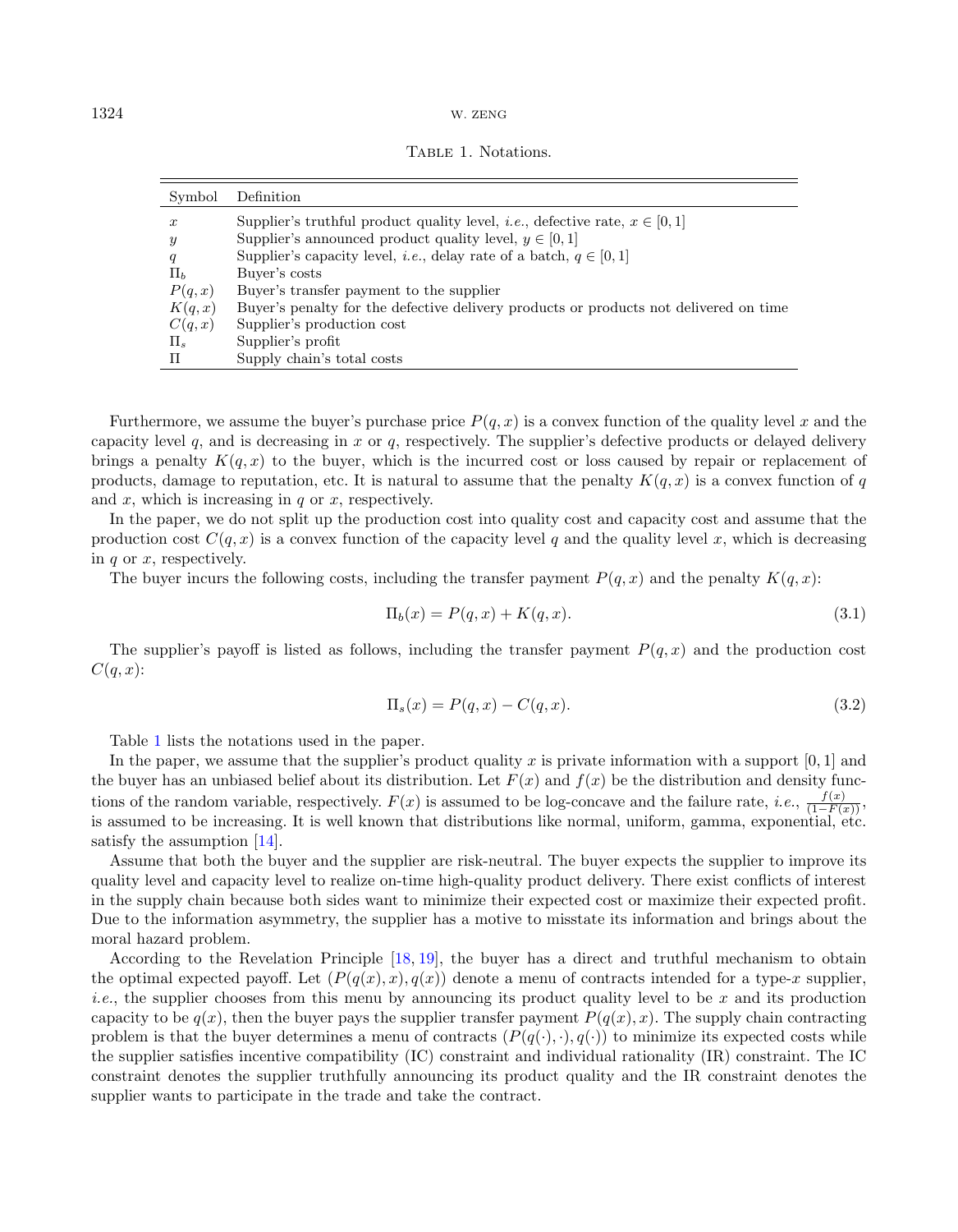# <span id="page-4-2"></span><span id="page-4-1"></span>4. Modeling and analysis

# <span id="page-4-0"></span>4.1. Optimal contract under information symmetry

We first consider the optimal (first-best) contract  $(P^*(q^*(\cdot), \cdot), q^*(\cdot))$  under information symmetry as a benchmark. In the base case, the supplier's quality information is common knowledge for both the buyer and the supplier. A centralized supply chain, which is assumed to be managed by one central entity, is usually considered as the case of information symmetry. To derive the optimal contract, a principal-agent theory is utilized to build the model. The principal-agent model under information symmetry can be written as follows:

<span id="page-4-3"></span>
$$
\min_{\left(P(q(\cdot),\cdot),q(\cdot)\right)} P(q,x) + K(q,x) \tag{4.1}
$$

$$
\text{s.t.} \begin{cases} (\text{IR}) \, \Pi_s(x) \ge 0\\ 0 \le q(x) \le 1, \qquad \forall x \in [0, 1] \end{cases} \tag{4.2}
$$

Here the supplier's opportunity cost is assumed to be zero for simplicity. Therefore, the supplier participates in the trade only if its profit is non-negative, *i.e.*, the individual compatibility  $(IR)$  constraint given in equation [\(4.2\)](#page-4-1). The IR constraint means that it is in the best interest of the supplier to take the contract.

<span id="page-4-6"></span>**Proposition 4.1.** In the optimal (first-best) contracts under information symmetry, the optimal capacity  $q^*$ satisfies  $\frac{\partial C(q^*(x),x)}{\partial q} + \frac{\partial K(q^*(x),x)}{\partial q} = 0$ , and the optimal transfer payment  $P^*(q^*(x),x) = C(q^*(x),x)$ .

Proof. According to the IR constraint, the following equation is satisfied, otherwise, the buyer may reduce the transfer payoff  $P$ .

<span id="page-4-5"></span><span id="page-4-4"></span>
$$
\Pi_s(x) = P(q(x), x) - C(q(x), x) = 0.
$$
\n(4.3)

Therefore, the objective function of equation [\(4.1\)](#page-4-2) is rewritten as  $\Pi = C(q, x) + K(q, x)$ , i.e., the total costs of the supply chain. Since the objective function is a convex function of  $q$ , the optimal production capacity  $q^*$ can be obtained by Karush–Kuhn–Tucker conditions. The optimal payment  $P^*(q^*(x), x)$  can be obtained by equation  $(4.3)$ .

#### 4.2. Optimal contract under information asymmetry

In this subsection, we focus on the optimal (second-best) contract  $(P^{**}(q^{**}(\cdot),\cdot), q^{**}(\cdot))$  under information asymmetry. In the case of information asymmetry, the supplier's quality information is private. In the principalagent model under information asymmetry, the buyer minimizes its expected total costs, while the supplier should satisfy the IC constraint and the IR constraint. The principal-agent model can be written as follows:

$$
\min_{(P(q(\cdot), \cdot), q(\cdot))} P(q, x) + K(q, x) \tag{4.4}
$$

$$
\text{s.t.} \begin{cases} (\text{IC}) \ \Pi_s(x) \ge \Pi_s(y), & \forall x, y \in [0, 1] \\ (\text{IR}) \ \Pi_s \ge 0, & \forall x \in [0, 1] \\ 0 \le q(x) \le 1, & \forall x \in [0, 1], \end{cases} \tag{4.5}
$$

where  $\Pi_s(y) = P(q(y), y) - C(q(y), x)$  denotes the supplier's profit with product quality x but announcing y. The IC constraint means the supplier announces the true information.

#### 4.2.1. Conditions for complements and substitutes

To make the problem of the optimal contract easier to deal with, we consider an equivalent form of the IC constraint and derive the conditions for complements and substitutes to represent the correlation among quality level, capacity level, and production cost.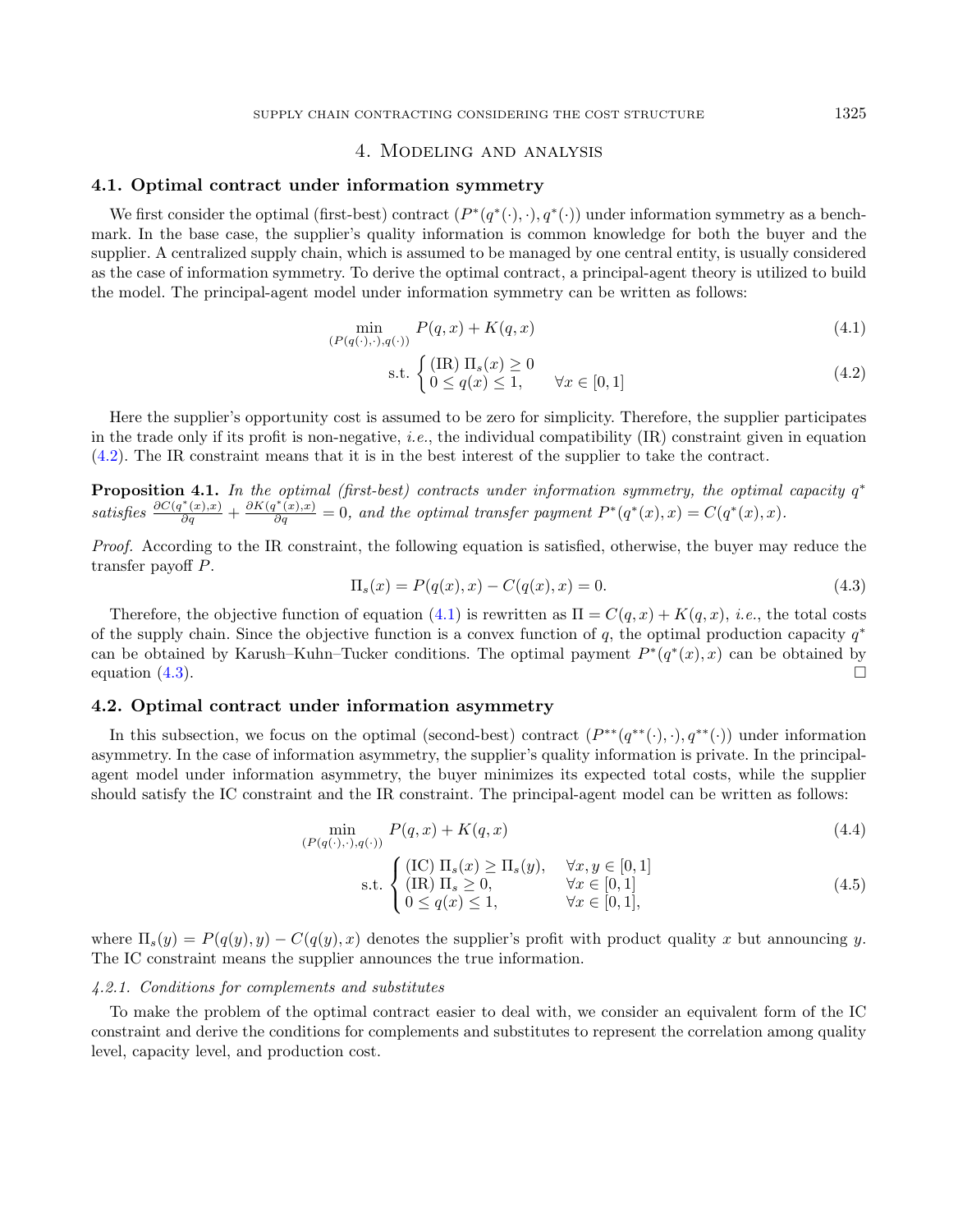#### <span id="page-5-0"></span>Proposition 4.2. The IC constraint is equivalent to the following conditions:

(1) The first-order condition:

<span id="page-5-3"></span>
$$
\frac{\partial P(q,x)}{\partial q}\frac{dq}{dx} + \frac{\partial P(q,x)}{\partial x} - \frac{\partial C(q,x)}{\partial q}\frac{dq}{dx} = 0, \quad \forall x \in [0,1].
$$
\n(4.6)

(2) The monotonicity condition:

$$
\frac{dq}{dx} \ge 0, \quad \forall x \in [0, 1], \text{ when } \frac{\partial^2 C(q, x)}{\partial q \partial x} \le 0 \text{ (i.e., complements)} \tag{4.7}
$$

$$
\frac{dq}{dx} \le 0, \quad \forall x \in [0, 1], \text{ when } \frac{\partial^2 C(q, x)}{\partial q \partial x} \ge 0 \text{ (i.e., substitutes).}
$$
\n(4.8)

*Proof.* See proof of Proposition [4.2](#page-5-0) in Appendix [A.](#page-9-1)

In Proposition [4.2,](#page-5-0) two cases of the supplier's cost structure, *i.e.*, the correlation among the production cost C, the quality level x, and the capacity level  $q$ , is proposed, namely, complements and substitutes.

The cross partials  $\frac{\partial^2 C(q,x)}{\partial q \partial x} \leq 0$  for all q and x. This case represents that the supplier's production capacity and its product quality are complements: a higher value of  $q$  (*i.e.*, a lower production capacity level) decreases  $\frac{\partial C(q,x)}{\partial x}$  (*i.e.*, the supplier's marginal production cost w.r.t. quality). The complements relationship between production capacity and product quality implies that the level of each enhances the effect on the marginal production cost of the other. Given complements, suppliers with different quality levels can be separated by the menu of contracts. In particular, the supplier with a higher-quality level has a higher capacity level than the supplier with a lower-quality level.

The cross partials  $\frac{\partial^2 C(q,x)}{\partial q \partial x} \geq 0$  for all q and x. This case represents that the supplier's capacity and its product qualities are substitutes: a higher value of q (*i.e.*, a lower production capacity level) increases  $\frac{\partial C(q,x)}{\partial x}$ . The substitutes relationship between production capacity and product quality implies that the effect of each on the marginal production cost varies inversely with the level of the other. Given substitutes, compared to the supplier with a lower-quality level, the supplier with a higher-quality level has a lower capacity level.

From Proposition [4.2,](#page-5-0) the supplier's capacity level  $q$  increases in its quality level  $x$  given complements. This case indicates such a phenomenon in practice mentioned above: investment in purchasing new equipment or hiring experienced workers can improve the supplier's capacity level, in the meantime, it is helpful to improve the supplier's product quality. Given substitutes, the supplier's capacity level decreases in its quality level. There also exists such a phenomenon in practice mentioned above: strengthening quality inspection may bring about a decrease in production capacity, in the meantime, it is helpful to improve product quality.

#### 4.2.2. Optimal menu of contracts

Next, we give the following equivalent form of the aforementioned principal-agent model [\(4.4\)](#page-4-4) and [\(4.5\)](#page-4-5).

<span id="page-5-1"></span>**Proposition 4.3.** The principal-agent model  $(4.4)$  and  $(4.5)$  is equivalent to

$$
\min_{(q(\cdot),\Pi_s(\cdot))} \int_0^1 ((\Pi_s(x) + C(q,x) + K(q,x))f(x) \,dx,\tag{4.9}
$$

$$
\text{s.t.} \begin{cases} (\text{IC}) \ \Pi_s'(x) = -\frac{\partial C(q, x)}{\partial x}, & x \in [0, 1] \\ (\text{IR}) \ \Pi_s \ge 0, & \forall x \in [0, 1] \\ 0 \le q(x) \le 1, & \forall x \in [0, 1]. \end{cases} \tag{4.10}
$$

*Proof.* See proof of Proposition [4.3](#page-5-1) in Appendix [B.](#page-10-0)

<span id="page-5-2"></span>According to Proposition [4.3,](#page-5-1) optimal control theory is used to solve the optimal menu of contracts and get the following proposition.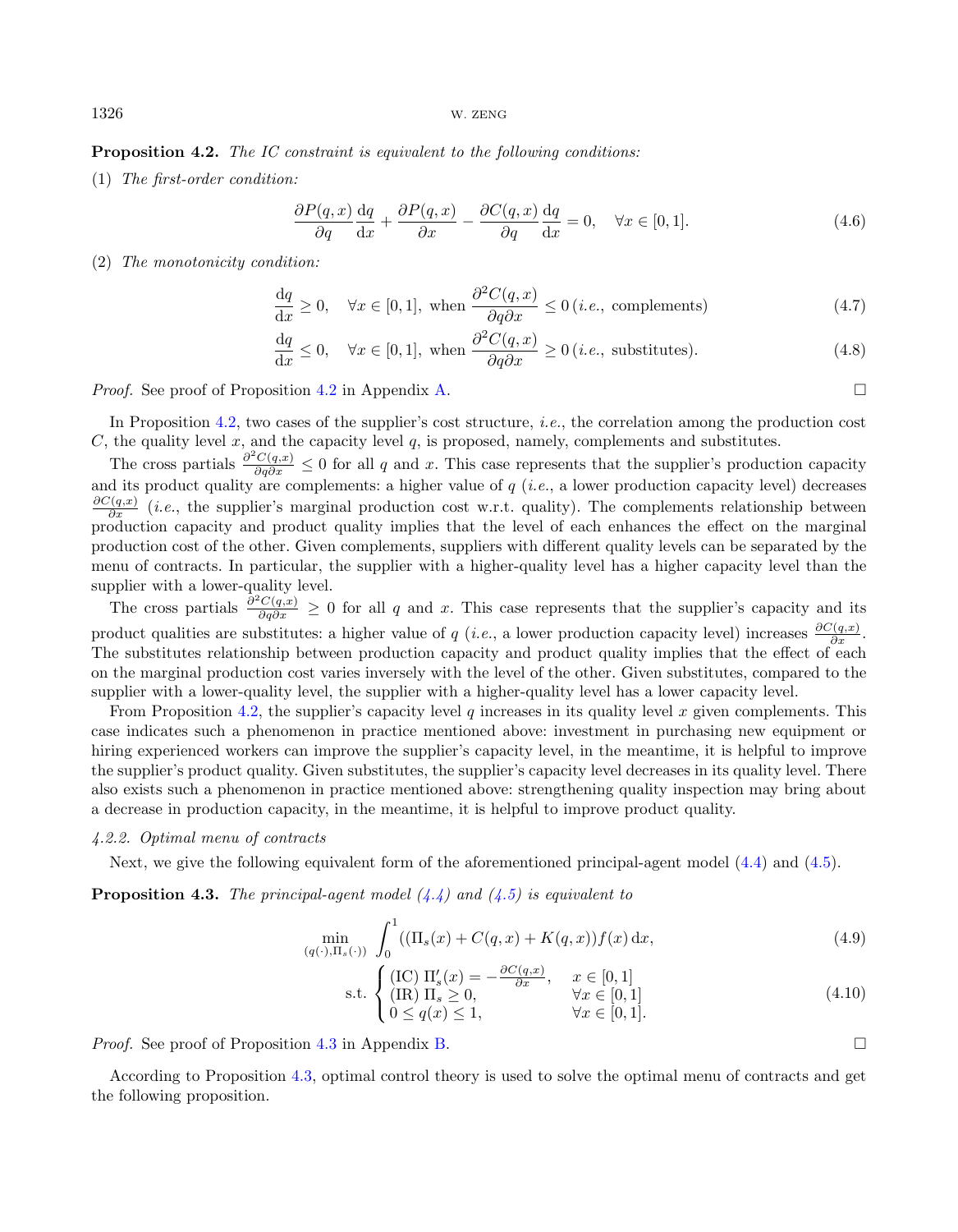**Proposition 4.4.** (1) If the supplier's capacity and quality are complements, then the optimal (second-best) menu of contracts  $(P^{**}(q^{**}(x), x), q^{**}(x))$  satisfy

$$
\begin{cases}\n\frac{dq}{dx} \geq 0 & (4.11) \\
\left(\frac{\partial C(q^{**}(x),x)}{\partial q} + \frac{\partial K(q^{**}(x),x)}{\partial q}\right) f(x) + (F(x) - 1) \frac{\partial^2 C(q^{**}(x),x)}{\partial x \partial q} = 0 \\
P^{**}(q^{**}(x), x) = C(q^{**}(x), x) - \int_0^x \frac{\partial C(q^{**}(s),s)}{\partial s} ds & (4.11) \\
0 \leq q^{**}(x) \leq 1, & \forall x \in [0,1].\n\end{cases}
$$

(2) If the supplier's capacity and quality are substitutes, then the optimal (second-best) menu of contracts  $(P^{**}(q^{**}(x), x), q^{**}(x))$  satisfy

$$
\begin{cases}\n\frac{dq}{dx} \leq 0 & \text{(4.12)} \\
\left(\frac{\partial C(q^{**}(x),x)}{\partial q} + \frac{\partial K(q^{**}(x),x)}{\partial q}\right) f(x) + (F(x) - 1) \frac{\partial^2 C(q^{**}(x),x)}{\partial x \partial q} = 0 \\
P^{**}(q^{**}(x), x) = C(q^{**}(x), x) - \int_0^x \frac{\partial C(q^{**}(s),s)}{\partial s} ds & \text{(4.12)} \\
0 \leq q^{**}(x) \leq 1, & \forall x \in [0,1]\n\end{cases}
$$

*Proof.* See proof of Proposition [4.4](#page-5-2) in Appendix [C.](#page-10-1)

According to Proposition [4.4,](#page-5-2) in the case of complements, both capacity and quality are driven in the same direction. Therefore, in extreme cases, capacity and quality may reach the maximum or minimum at the same time. The optimal menu of contracts can separate the suppliers with different quality levels, in particular, the supplier with a higher-quality level has a higher capacity level than the supplier with a lower-quality level. In the case of substitutes, capacity and quality are driven in the opposite direction. Therefore, in extreme cases, when the capacity reaches the maximum (minimum), the quality level reaches the minimum (maximum). The optimal menu of contracts can separate the suppliers with different quality levels, in particular, the supplier with a higher (lower)-quality level has a lower (higher) capacity level than the supplier with a lower (higher)-quality level.

According to Proposition [4.4,](#page-5-2) the supplier's information rent is  $\Pi_s(x) = -\int_0^x$  $\frac{\partial C(q^{**}(s),s)}{\partial s}$  ds. In the case of complements, *i.e.*,  $\frac{\partial^2 C(q,x)}{\partial q \partial x} \leq 0$ , the increase of q will increase the information rent  $-\int_0^x$  $\frac{\partial C(q^*(s),s)}{\partial s}$  ds. Therefore, the buyer has a motive to induce the supplier to decrease  $q$ , *i.e.*, increasing the production capacity level to decrease the information rent. In the case of substitutes, *i.e.*,  $\frac{\partial^2 C(q,x)}{\partial q \partial x} \geq 0$ , the decrease of q will increase the information rent, and the buyer has a motive to induce the supplier to increase  $q$ , *i.e.*, decreasing the production capacity level to decrease the information rent. Therefore, we can have the following proposition.

<span id="page-6-1"></span>**Proposition 4.5.** In the case of complements, the optimal (second-best) capacity level  $q^{**}(x)$  is not greater than the optimal (first-best) capacity level  $q^*(x)$ , i.e.,

$$
q^{**}(x) \le q^*(x),\tag{4.13}
$$

while in the case of substitutes, the optimal (second-best) capacity level  $q^{**}(x)$  is not lower than the optimal (first-best) capacity level  $q^*(x)$ , i.e.,

$$
q^{**}(x) \ge q^*(x). \tag{4.14}
$$

# 5. Numerical examples

<span id="page-6-0"></span>In this section, numerical examples are given to illustrate the proposed models. In the numerical examples, we assume that the buyer has a belief about the distribution of the product quality which obeys the uniform distribution due to information asymmetry.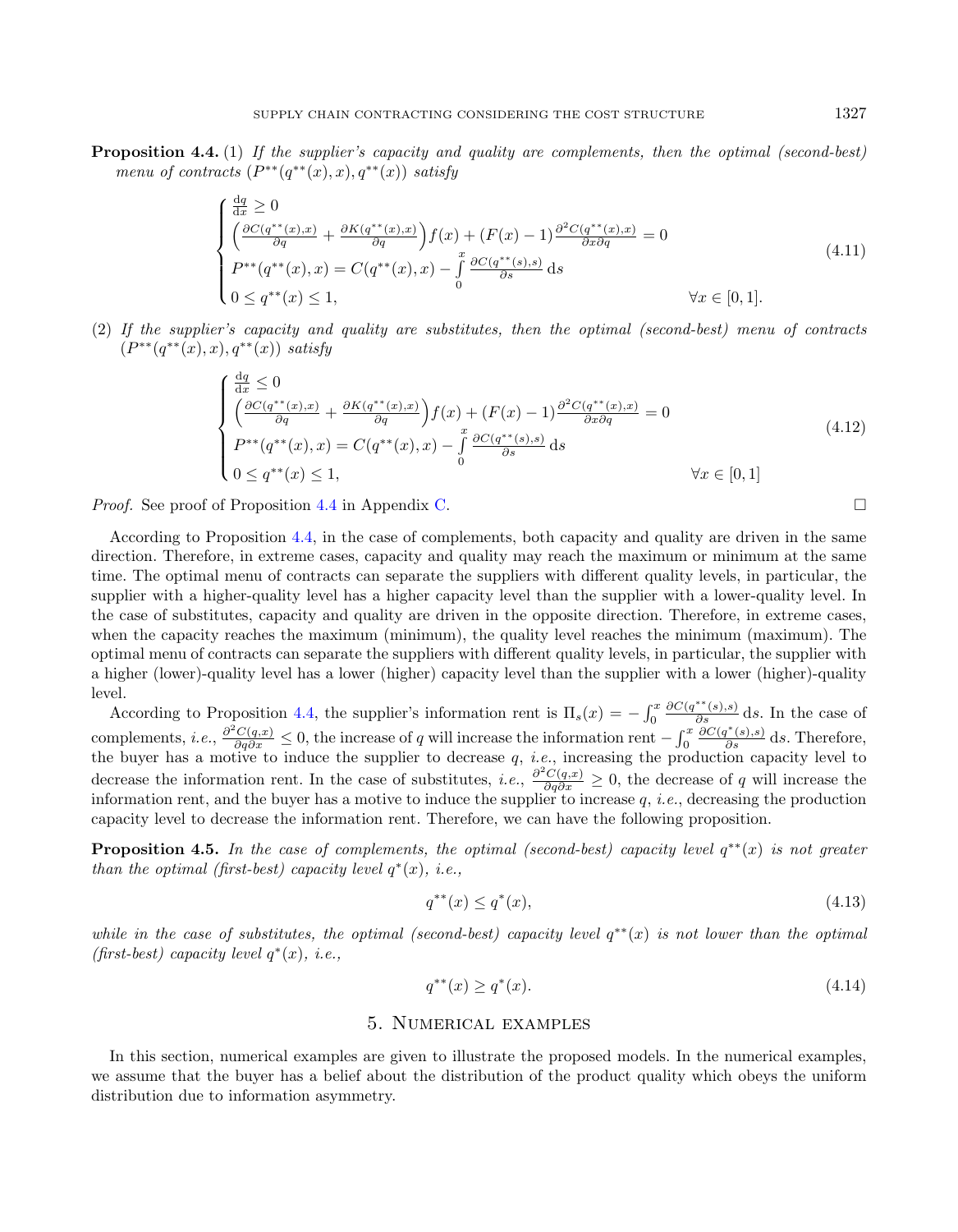

<span id="page-7-0"></span>FIGURE 1. The optimal menu of contracts in the case of complements.

#### 5.1. The case of complements

In the case of complements, we assume the production cost function  $C(q, x) = 2 - qx$ , and the penalty function  $K(q, x) = \frac{1}{2}q^2(x) + x^2$ . The cross partials  $\frac{\partial^2 C(q, x)}{\partial q \partial x} \leq 0$ . According to Proposition [4.4,](#page-5-2) the optimal menu of contracts is given as follows:

$$
q^{**}(x) = \begin{cases} 0, & x \in [0, \frac{1}{2}) \\ 2x - 1, & x \in [\frac{1}{2}, 1], \end{cases}
$$
  

$$
P^{**}(q, x) = C(q, x) - \int_0^x \frac{\partial C(q(s), s)}{\partial s} ds = \begin{cases} 2, & x \in [0, \frac{1}{2}) \\ 2\frac{1}{4} - x^2, & x \in [\frac{1}{2}, 1]. \end{cases}
$$

The information rent  $\Pi_s = -\int_0^x$  $\frac{\partial C(q(s),s)}{\partial s} ds = \int_0^x q(s) ds =$  $f(0, \frac{1}{2})$  $x^2 - x + 1/4$ ,  $x \in \left[\frac{1}{2}, 1\right]$ 

For the numerical example under information symmetry, we can derive optimal (first-best) quality  $q^*(x) = x$ according to Proposition [4.1,](#page-4-6) and other optimal parameters, as shown in Figure [1.](#page-7-0)

From Figure [1a](#page-7-0),  $q^*(x) \geq q^{**}(x)$  holds, as Proposition [4.5](#page-6-1) points out.

Figure [1a](#page-7-0) shows that  $q^{**}$  is increasing in x. This is the monotonicity condition for complements.

There exists a threshold  $\frac{1}{2}$  of the quality level x with regard to the capacity level q, as shown in Figure [1a](#page-7-0). When  $x \leq \frac{1}{2}$ ,  $q^{**}$  keeps zero, and the transfer payment  $P^{**}$  and information rent  $(\Pi_s^{**} = -\int_0^x$  $\frac{\partial C(q(s),s)}{\partial s} ds$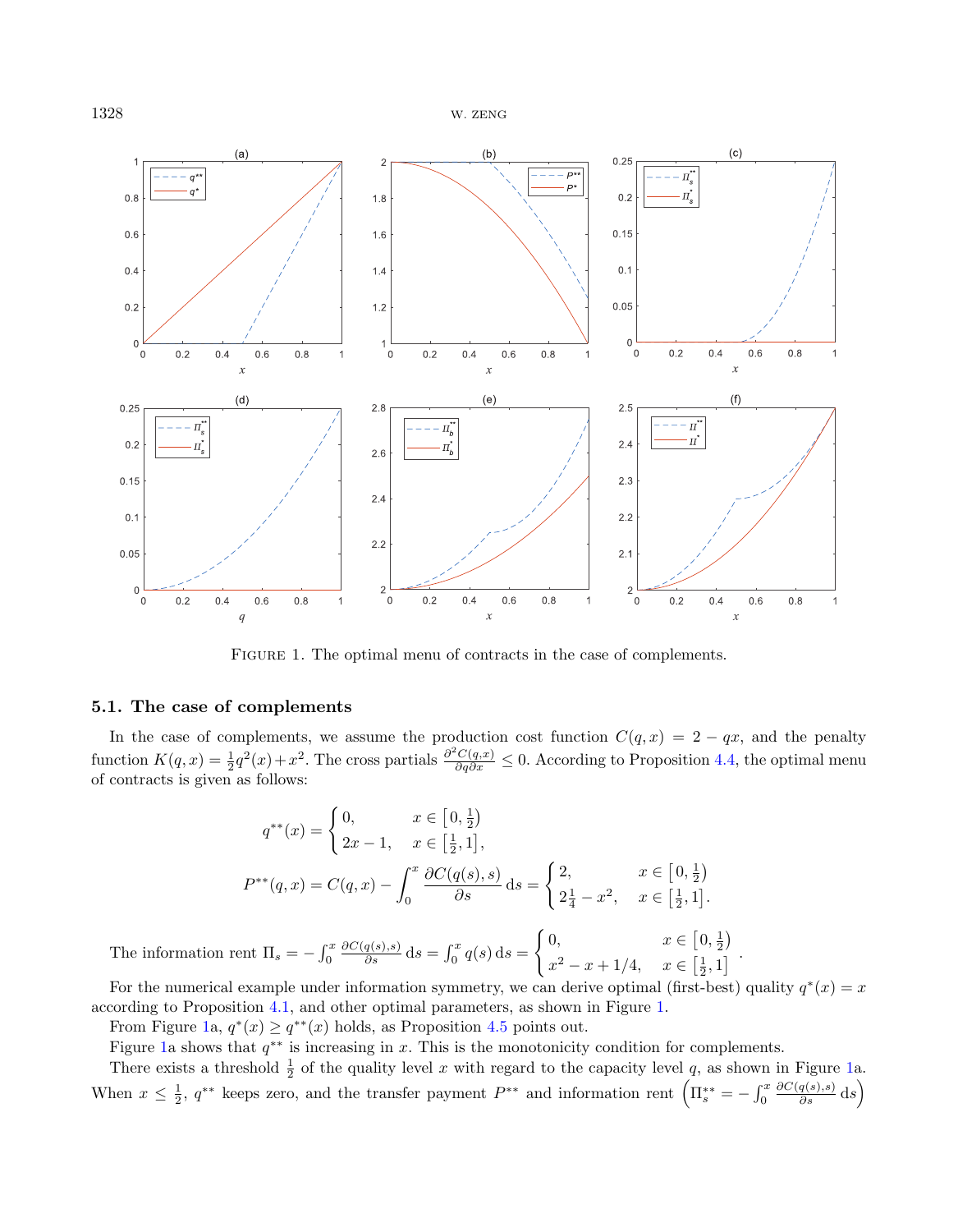

<span id="page-8-0"></span>FIGURE 2. The optimal contract in the case of substitutes.

also keep unchanged, as shown in Figures [1b](#page-7-0) and [1c](#page-7-0), respectively. When  $x \geq \frac{1}{2}$ ,  $q^{**}$  and information rent  $\Pi_s^{**}$ are increasing in x, as shown in Figures [1a](#page-7-0) and [1c](#page-7-0), respectively, and the transfer payment  $P^{**}$  is decreasing in x because the increase of x brings about the reduction of production cost, although the information rent is increasing in  $x$ , as shown in Figure [1b](#page-7-0).

The information rent under information symmetry  $\Pi_s^*$  keeps zero, while the information rent under information asymmetry  $\Pi_s^{**}$  is increasing in x or q, as shown in Figures [1c](#page-7-0) and [1d](#page-7-0), respectively.

From Figures [1e](#page-7-0) and [1f](#page-7-0), the buyer's production cost and the total costs of the supply chain under information symmetry are lower than that under information asymmetry, respectively.

#### 5.2. The case of substitutes

In the case of substitutes, we assume the production cost function  $C(q, x) = 2 + (1 - q)(1 - x)$ , and the penalty function  $K(q, x) = q^2 + x^2$ . The cross partials  $\frac{\partial^2 C(q, x)}{\partial q \partial x} \ge 0$ . According to Proposition [4.4,](#page-5-2) the optimal menu of contracts is given as follows:

$$
q^{**}(x) = 1 - x, x \in [0, 1]
$$
  

$$
P^{**}(q, x) = C((q), x) - \int_0^x \frac{\partial C(q(s), s)}{\partial s} ds = 2 + (1 - q)(1 - x) + \int_0^x (1 - q(s)) ds = 2 + x - \frac{1}{2}x^2.
$$

Information rent  $-\int_0^x$  $\frac{\partial C(q(s),s)}{\partial s} ds = \int_0^x (1-q(s)) ds = \frac{1}{2}x^2.$ 

We can derive the optimal (first-best) quality  $q^*(x) = (1-x)/2$  under information symmetry according to Proposition [4.1,](#page-4-6) and other optimal parameters, as shown in Figure [2.](#page-8-0)

From Figure [2a](#page-8-0),  $q^*(x) \leq q^{**}(x)$  holds, as Proposition [4.5](#page-6-1) points out.

Figure [2a](#page-8-0) shows that  $q^{**}$  (or  $q^*$ ) is decreasing in x. This is the monotonicity condition for substitutes.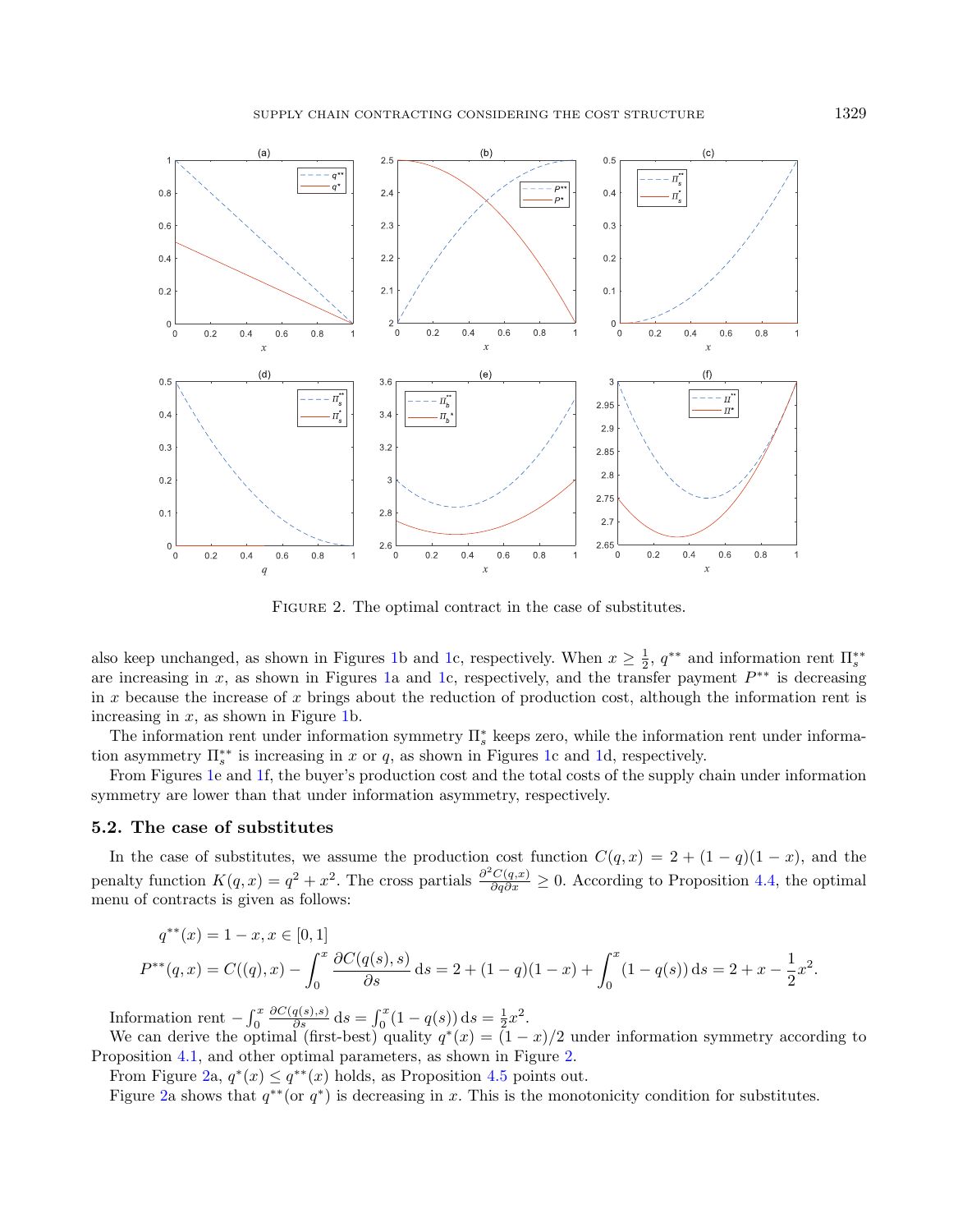The transfer payment  $P^{**}$  is increasing in x, while  $P^*$  is decreasing in x. This is because the information rent  $\Pi_s^{**}$  is increasing in x under information asymmetry, while the information rent  $\Pi_s^*$  keeps zero under information symmetry, as shown in Figure [2c](#page-8-0).

The information rent  $\Pi_s^{**}$  is decreasing in x, which is the opposite of the case of complements, as shown in Figure [2d](#page-8-0).

From Figures [2e](#page-8-0) and [2f](#page-8-0), the buyer's production cost and the total costs of the supply chain under information symmetry are lower than that under information asymmetry, respectively.

# 6. Conclusion

<span id="page-9-0"></span>Capacity and quality are two dimensions focused on in the field of supply chain management. The buyer usually expects the buyer can provide fast, high-quality product delivery. But capacity and quality are correlated. In practice, we often see the phenomenon that the improvement of capacity (quality) may lead to the decrease of quality (capacity), or capacity and quality increase simultaneously. This is because there exists a complex correlation among the production cost, capacity, and quality, i.e., the cost structure between capacity and quality. In the paper, two cases of the supplier's cost structure are considered, namely, complements and substitutes. In the case of complements, the supplier's production capacity level increases with the quality level, while the supplier's production capacity level decreases with the quality level in the case of substitutes. These two cost structures reflect the interaction between production capacity and product quality in practice.

Based on the cost structure between capacity and quality, this paper focused on the supply chain contracting problem with information asymmetry. Our results suggest that the cost structure plays an important role in the contract design problem. In the case of complements, the information rent is increasing in the capacity level  $q$ , and the second-best capacity is not greater than the first-best one; While in the case of substitutes, the information rent is decreasing in the capacity level  $q$ , and the second-best capacity is not lower than the first-best one.

This research could be extended in several directions. First, future work could extend the dimensions of information asymmetry, not just the information asymmetry on the supplier's side, but also on the buyer's side, e.g., the demand information asymmetry, which will affect the determination of the supplier's capacity level. Second, we do not consider any quality control method in our proposed models. In practice, quality inspection, quality certification, quality warranty, and related incentive measures are often used. The proposed model could be extended to consider quality control methods in the contract design problem.

### APPENDIX A. PROOF OF PROPOSITION [4.2](#page-5-0)

<span id="page-9-1"></span>If the supplier's true quality is  $x$  but announced  $y$ , then its profit is given as follows:

<span id="page-9-2"></span>
$$
\pi_s(y) = P(q(y), y) - C(q(y), x),
$$

where  $\pi_s(y)$  denotes the supplier's profit with product quality x but announcing y. When  $y = x$ , *i.e.*, the supplier truthfully reports its quality level, the supplier obtains its maximal profit. Therefore, the first-order condition for the supplier to report quality truthfully is shown as follows:

$$
\frac{\partial \pi_s(y)}{\partial y}\Big|_{y=x} = \frac{\partial P(q(x),x)}{\partial q}\frac{\mathrm{d}q}{\mathrm{d}x} + \frac{\partial P(q(x),x)}{\partial x} - \frac{\partial C(q(x),x)}{\partial q}\frac{\mathrm{d}q}{\mathrm{d}x} = 0, \quad \forall x \in [0,1].\tag{A.1}
$$

The second-order condition for truthful announcing its quality is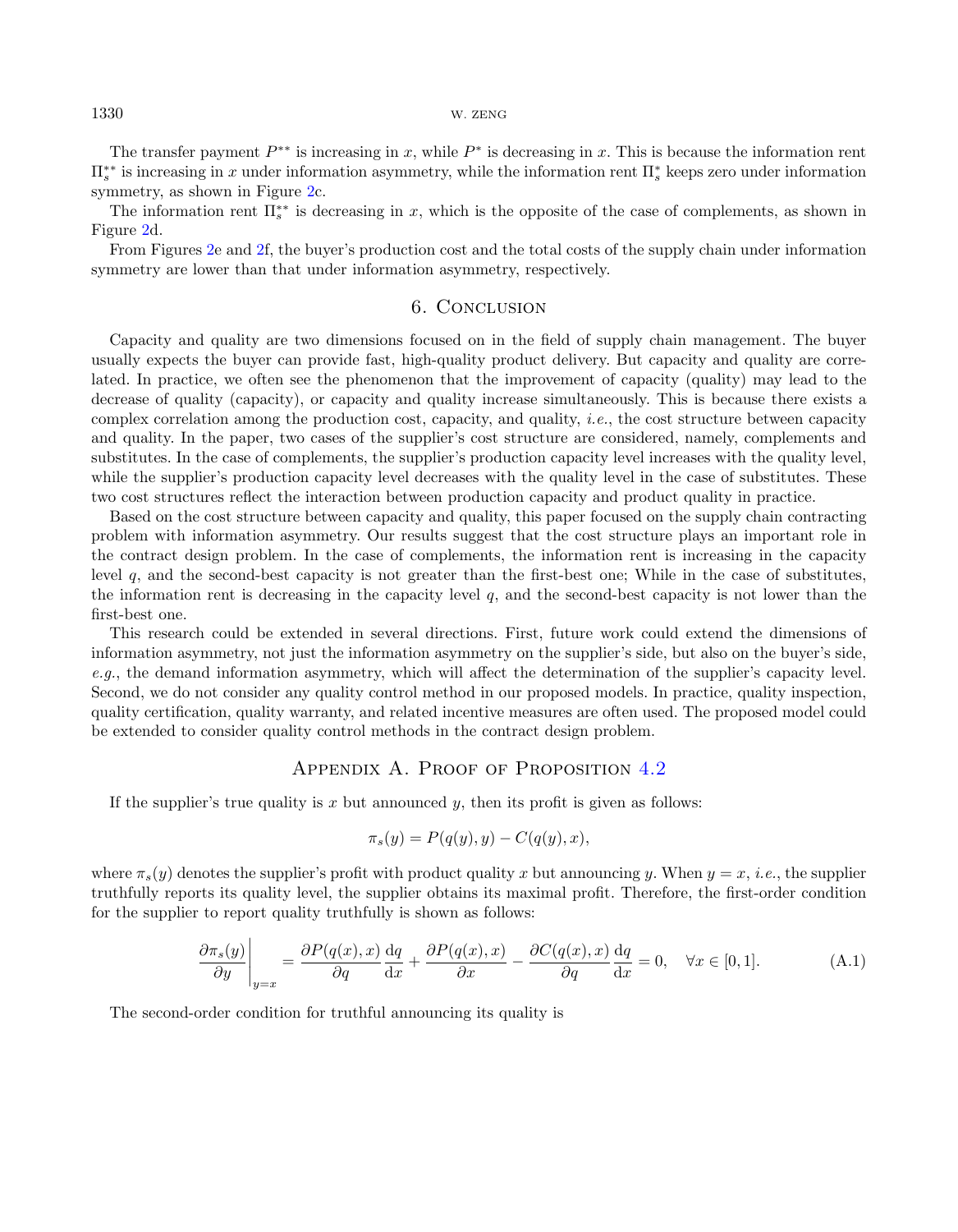$$
\frac{\partial^2 \pi_s(y)}{\partial y^2}\Big|_{y=x} = \left(\frac{\partial^2 P(q,x)}{\partial q^2} \left(\frac{dq}{dx}\right)^2 + 2\frac{\partial^2 P(q,x)}{\partial q \partial x} \frac{dq}{dx} + \frac{\partial P(q,x)}{\partial q} \frac{d^2 q}{dx^2} + \frac{\partial^2 P(q,x)}{\partial x^2} - \frac{\partial^2 C(q,x)}{\partial q^2} \left(\frac{dq}{dx}\right)^2 - \frac{\partial^2 C(q,x)}{\partial q \partial x} \frac{dq}{dx} - \frac{\partial C(q,x)}{\partial q} \frac{d^2 q}{dx^2}\right) \le 0.
$$
\n(A.2)

Differentiating  $(A.1)$  and plugging into  $(A.2)$  gives

$$
\frac{\partial^2 C(q, x)}{\partial q \partial x} \frac{\mathrm{d}q}{\mathrm{d}x} \le 0 \quad \text{for all } x. \tag{A.3}
$$

According to equation [\(A.3\)](#page-10-3), we can get the monotonicity conditions for complements and substitutes, respectively.

According to the IC constraint, it should satisfy  $\pi_s(x) \geq \pi_s(y)$  for all  $y \neq x$ .

$$
\pi_s(x) - \pi_s(y) = P(q(x), x) - C(q(x), x) - P(q(y), y) + C(q(y), x)
$$
  
\n
$$
= [P(q(s), s) - C(q(s), s)]_y^x + C(q(y), x) - C(q(y), y)
$$
  
\n
$$
= \int_y^x [P(q(s), s) - C(q(s), s)]' ds + C(q(y), x) - C(q(y), y)
$$
  
\n
$$
= \int_y^x \left( -\frac{\partial C(q(s), s)}{\partial s} \right) ds + C(q(y), x) - C(q(y), y),
$$

where the last equality is by applying equation [\(4.6\)](#page-5-3). In the case of complements, by  $\frac{dq}{dx} \ge 0$  and  $\frac{\partial^2 C(q,x)}{\partial q \partial x} \le 0$ , it follows that

$$
\pi_s(x) - \pi_s(y) = \int_y^x \left( \frac{\partial C(q(y), s)}{\partial s} - \frac{\partial C(q(s), s)}{\partial s} \right) ds \ge 0.
$$

Therefore, the incentive constraint (IC) in equation [\(4.5\)](#page-4-5) is satisfied, and the proposition in the case of complements holds. Similarly, the proposition in the case of substitutes also holds.  $\square$ 

# APPENDIX B. PROOF OF PROPOSITION [4.3](#page-5-1)

<span id="page-10-0"></span>The supplier's truthful announcing its quality implies that

$$
\Pi_s(x) = P(q(x), x) - C(q(x), x) \text{ for all } x.
$$

Taking the derivative w.r.t.  $x$  and according to equation  $(A.1)$ , we have

$$
\Pi_s'(x) = -\frac{\partial C(q, x)}{\partial x}.
$$
\n(B.1)

Since  $\Pi_s(x) = P(q, x) - C(q, x)$ , we have  $\Pi_b(x) = P(q, x) + K(q, x) = \Pi_s(x) + C(q, x) + K(q, x)$ . Therefore, the proposition holds.

# APPENDIX C. PROOF OF PROPOSITION [4.4](#page-5-2)

<span id="page-10-1"></span>According to the monotonicity condition in Proposition [4.2,](#page-5-0) we know that  $q(x)$  is nondecreasing in the case of complements, and  $q(x)$  is nonincreasing in the case of substitutes.

According to Proposition [4.3,](#page-5-1) the optimal menu of contract can be solved by optimal control theory, where  $\Pi_s$  as the state variable and q as the control variable. The Hamiltonian function is defined as follows:

<span id="page-10-3"></span><span id="page-10-2"></span>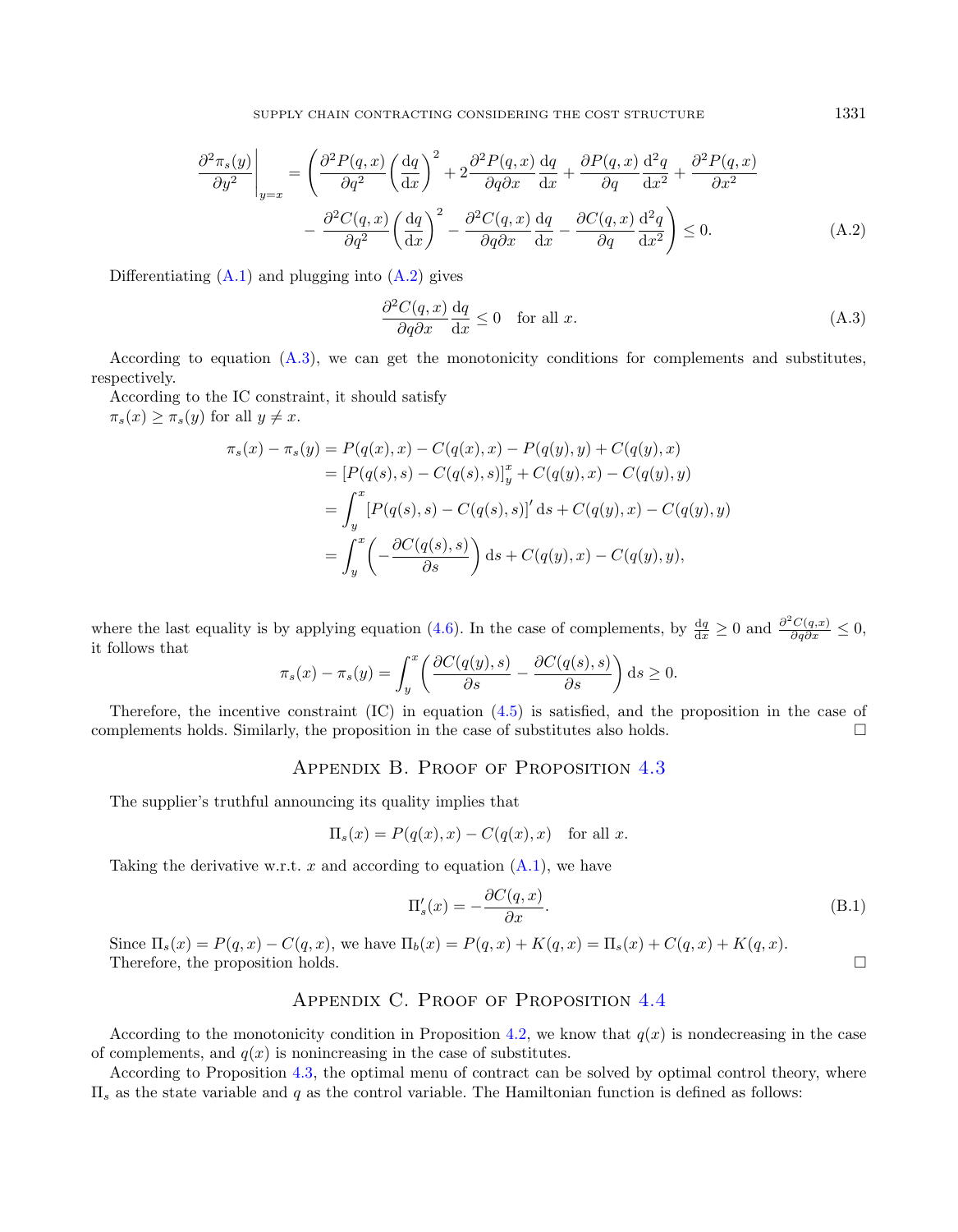$$
H(\Pi_s, q, \eta, x) = -[\Pi_s(x) + C(q, x) + K(q, x)]f(x) - \lambda(x)\frac{\partial C(q, x)}{\partial x}
$$
(C.1)

where  $\lambda(x)$  is the costate variable. The optimal  $q^*$  satisfies the following necessary condition for minimizing Hamiltonian  $H$ :

$$
\frac{\partial H}{\partial q} = \left(\frac{\partial C(q,x)}{\partial q} + \frac{\partial K(q,x)}{\partial q}\right) f(x) + \lambda(x) \frac{\partial^2 C(q,x)}{\partial x \partial q} = 0.
$$
 (C.2)

Since C and K are all convex functions of q, Hamiltonian H is concave in q. Therefore, equation [\(C.2\)](#page-11-4) is enough conditions for optimality.

According to the Pontryagin principle, the costate variable  $\lambda(x)$  satisfies the following necessary condition:

<span id="page-11-5"></span><span id="page-11-4"></span>
$$
\lambda'(x) = -\frac{\partial H}{\partial \Pi_s} = f(x). \tag{C.3}
$$

The following discussion is conducted based on the value of  $\frac{\partial^2 C(q,x)}{\partial q \partial x}$ :

(1) When 
$$
\frac{\partial^2 C(q,x)}{\partial q \partial x} \geq 0.
$$

Since  $\Pi'_{s}(x) = -\frac{\partial C(q,x)}{\partial x} \ge 0$  for all x, the supplier's profit increases in x. Therefore, in the optimal contract, the supplier's profit  $\Pi_s(x)$  (*i.e.*, the state variable) is zero at  $x = 0$ . That is, we have the transversality condition  $\lambda(1) = 0$ . Thus, the costate  $\lambda(x) = F(x) - 1$ .

Once the costate  $\lambda(x)$  is determined, the optimal (second-best)  $q^{**}$  can be solved by equation [\(C.2\)](#page-11-4). Integrating equation [\(4.6\)](#page-5-3) yields

$$
P(q(x), x) - C(q(x), x) + \int_0^x \frac{\partial C(q(s), s)}{\partial s} ds - P(q(0), 0) + C(q(0), 0) = 0
$$
  

$$
P(q(x), x) = C(q(x), x) - \int_0^x \frac{\partial C(q(s), s)}{\partial s} ds.
$$
 (C.4)

Once  $q^{**}$  is determined, we can solve  $P^{**}$  using equation [\(C.4\)](#page-11-5).

<span id="page-11-1"></span><span id="page-11-0"></span>(2) When 
$$
\frac{\partial^2 C(q, y)}{\partial q \partial y} \leq 0
$$
.

<span id="page-11-2"></span>Similarly, we can solve the optimal menu of contracts when  $\frac{\partial^2 C(q,y)}{\partial q \partial y} \leq 0$ .

<span id="page-11-3"></span>Based on the above analysis, the optimal menu of contracts under information asymmetry is given as Propo-sition [4.4.](#page-5-2)

Acknowledgements. This work was partially supported by the National Natural Science Foundation of China (Grant No. 71871100).

### **REFERENCES**

- [1] M. Cakanyıldırım, Q. Feng, X. Gan and S. Sethi, Contracting and coordination under asymmetric production cost information. Prod. Oper. Manage. 21 (2012) 345–360.
- [2] Y. Chen and G. Vulcano, Effects of information disclosure under first- and second-price auctions in a supply chain setting. Manuf. Serv. Oper. Manage. 11 (2009) 299–316.
- [3] C.J. Corbett and X. de Groote, A supplier's optimal quantity discount policy under asymmetric information. Manage. Sci. 46 (2000) 444–450.
- [4] C.J. Corbett, D. Zhou and C.S. Tang, Designing supply contracts: contract type and information asymmetry. Manage. Sci. 50 (2004) 550–559.